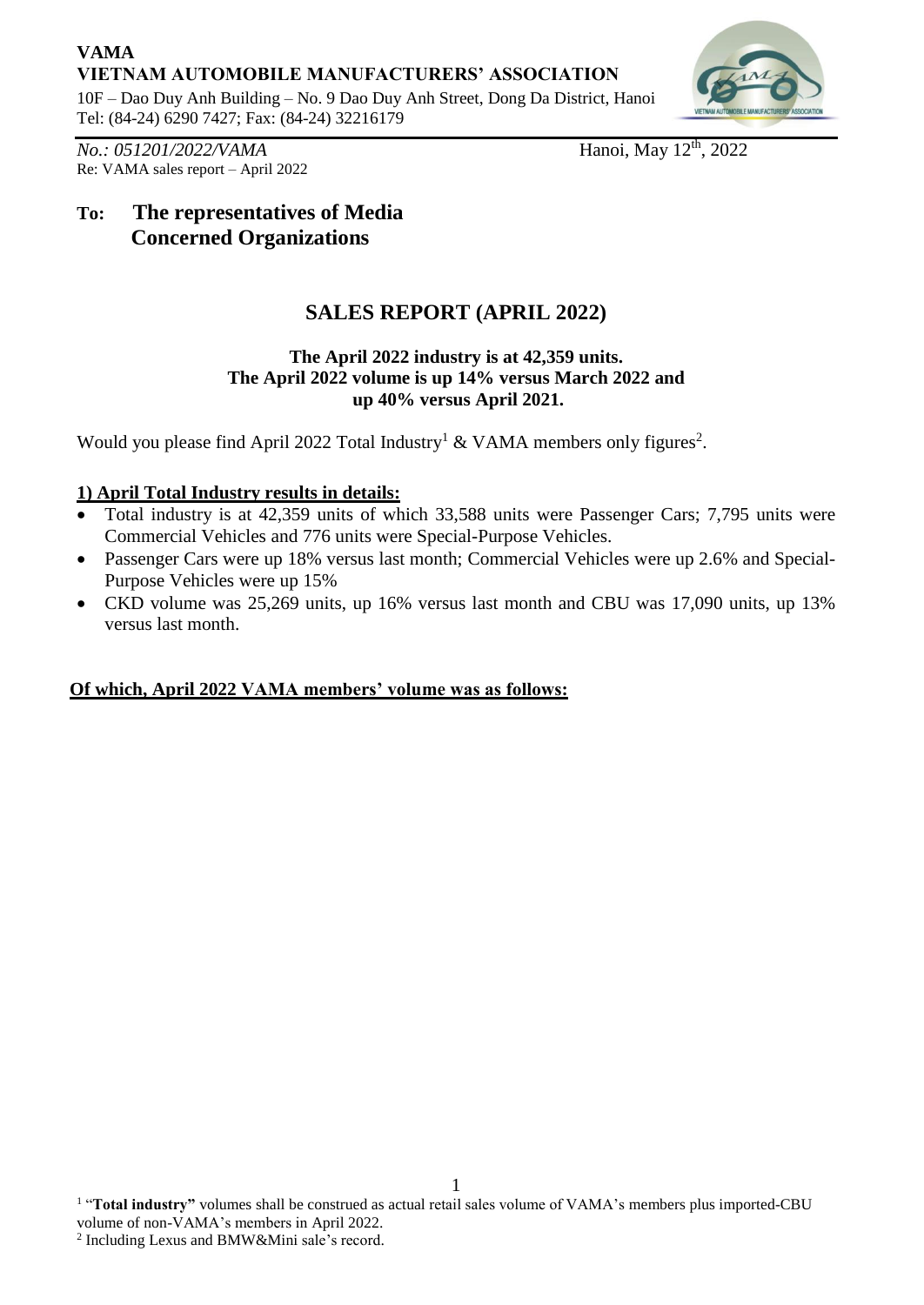|                |                                                                        |                          | <b>Sales - Apr 2022</b>  |                          |                          |                          | <b>Sales - YTM 2022</b>  |                          |                          |
|----------------|------------------------------------------------------------------------|--------------------------|--------------------------|--------------------------|--------------------------|--------------------------|--------------------------|--------------------------|--------------------------|
| N <sub>0</sub> | <b>Vehicle Type</b>                                                    | <b>North</b>             | Central South            |                          | <b>Total</b>             | <b>North</b>             | Central South            |                          | <b>Total</b>             |
| I              | Passenger cars (PC)                                                    |                          |                          |                          |                          |                          |                          |                          |                          |
| $\mathbf{1}$   | Sedans                                                                 | 5,653                    | 2,233                    | 4,117                    | 12,003                   | 17,129                   | 6,593                    | 12,113                   | 35,835                   |
| $\overline{c}$ | Sport utility vehicles (SUV)                                           | 4,289                    | 1,641                    | 3,376                    | 9,306                    | 13,802                   | 5,336                    | 11,155                   | 30,293                   |
| $\overline{3}$ | <b>Cross-over cars</b>                                                 | 2,651                    | 340                      | 1,269                    | 4,260                    | 7,862                    | 1,666                    | 4,003                    | 13,531                   |
|                |                                                                        |                          |                          |                          |                          |                          |                          |                          |                          |
| $\overline{4}$ | Multi-purpose vehicles (MPV)                                           | 1,211                    | 620                      | 2,105                    | 3,936                    | 3,817                    | 1,610                    | 7,148                    | 12,575                   |
| 5              | Convertible cars                                                       | $\blacksquare$           | $\blacksquare$           | $\blacksquare$           | $\blacksquare$           | $\blacksquare$           | $\blacksquare$           | $\blacksquare$           | $\blacksquare$           |
| 6              | Hatchback                                                              | 593                      | 24                       | 183                      | 800                      | 1,772                    | 141                      | 613                      | 2,526                    |
| $\overline{7}$ | Others (please specify)                                                | $\blacksquare$           | $\overline{\phantom{a}}$ | $\blacksquare$           | $\overline{\phantom{a}}$ | $\blacksquare$           | $\blacksquare$           | ٠                        | $\blacksquare$           |
| 8              | Mercedes-Benz's PC subtotal                                            | $\blacksquare$           |                          |                          |                          |                          | $\blacksquare$           | ٠                        | $\overline{\phantom{a}}$ |
| 9              | Lexus's PC subtotal                                                    | 144                      | ä,                       | 87                       | 231                      | 355                      | $\blacksquare$           | 270                      | 625                      |
|                |                                                                        |                          |                          |                          |                          |                          |                          |                          |                          |
| $10\,$         | <b>Thaco Premium subtotal</b>                                          | 48                       | 13                       | 57                       | 118                      | 237                      | 40                       | 265                      | 542                      |
| 11             | Thaco Peugeot's PC subtotal                                            | 489                      | 187                      | 409                      | 1,085                    | 1,921                    | 769                      | 1,579                    | 4,269                    |
|                | <b>Subtotal</b>                                                        | 15,078                   | 5,058                    | 11,603                   | 31,739                   | 46,895                   | 16,155                   | 37,146                   | 100,196                  |
|                | In percentage $(\% )$                                                  | 47.51%                   | 15.94%                   | 36.56%                   | 100.00%                  | 46.80%                   | 16.12%                   |                          | 37.07% 100.00%           |
| $\mathbf{I}$   | <b>Commercial vehicles (CV)</b>                                        |                          |                          |                          |                          |                          |                          |                          |                          |
|                | <b>Trucks</b>                                                          |                          |                          |                          |                          |                          |                          |                          |                          |
|                |                                                                        |                          |                          |                          |                          |                          |                          |                          |                          |
| 11             | Pick-ups                                                               | 574                      | 374                      | 694                      | 1,642                    | 2,238                    | 1,355                    | 1,988                    | 5,581                    |
| 12             | <b>Vans</b>                                                            | 129                      | 8                        | 126                      | 263                      | 319                      | $14$                     | 315                      | 648                      |
| 13             | Small trucks $(G.V.M \le 5,000$ Kg)                                    | 653                      | $110$                    | $\overline{526}$         | 1,289                    | 3,277                    | 405                      | 2,600                    | 6,282                    |
| 14             | Light trucks (5,000 Kg < G.V.M $\leq$ 10,000 Kg)                       | 437                      | 161                      | 521                      | 1,119                    | 1,505                    | 526                      | 1,859                    | 3,890                    |
| 15             | Medium trucks (10,000 Kg < G.V.M $\leq$ 24,000 Kg)                     | 30                       | ä,                       | $\blacksquare$           | 30                       | 100                      | 6                        | ä,                       | 106                      |
| 16             | Heavy-duty trucks<br>$(24,000 \text{ Kg} < G.V.M < 45,000 \text{ Kg})$ | $\blacksquare$           |                          | ٠                        |                          |                          |                          |                          | $\overline{\phantom{a}}$ |
|                |                                                                        |                          |                          |                          |                          |                          |                          | $\blacksquare$           |                          |
| 17             | Super heavy trucks<br>$(G.V.M \ge 45,000$ Kg)                          | $\overline{\phantom{a}}$ |                          | ٠                        | ä,                       |                          |                          | $\overline{\phantom{a}}$ |                          |
| 18             | <b>Other Trucks</b>                                                    | 397                      | 110                      | 814                      | 1,321                    | 1,460                    | 371                      | 3,036                    | 4,867                    |
| 19             | <b>Tractor trucks</b>                                                  |                          |                          | ä,                       | ä,                       |                          |                          |                          | $\blacksquare$           |
| 20             | Mercedes-Benz's CV (FUSO) subtotal                                     | $\blacksquare$           | $\blacksquare$           | $\blacksquare$           | $\blacksquare$           | $\bullet$                | $\bullet$                | ٠                        | $\blacksquare$           |
|                | <b>Subtotal</b>                                                        | 2,220                    | 763                      | 2,681                    | 5,664                    | 8,899                    | 2,677                    | 9,798                    | 21,374                   |
|                |                                                                        | 39.19%                   | 13.47%                   | 47.33%                   | 100.00%                  | 41.63%                   | 12.52%                   | 45.84%                   | 100.00%                  |
|                | In percentage $(\% )$                                                  |                          |                          |                          |                          |                          |                          |                          |                          |
|                | <b>Buses</b>                                                           |                          |                          |                          |                          |                          |                          |                          |                          |
| 21             | Minibuses [(10-16) seats]                                              | 66                       | 20                       | 126                      | 212                      | 159                      | 86                       | 336                      | 581                      |
| 22             | Medium buses / Coaches<br>$[(17-30) \text{ seats}]$                    | $\boldsymbol{2}$         | $\blacksquare$           | ٠                        | $\boldsymbol{2}$         | 12                       | $\blacksquare$           | $\boldsymbol{2}$         | 14                       |
| 23             | Large buses / Coaches<br>$[(31-55) \text{ seats}]$                     | 14                       | 4                        | 25                       | 43                       | 50                       | $\overline{\phantom{a}}$ | 61                       | 118                      |
| 24             | <b>Sleeping buses</b>                                                  | $\overline{\phantom{a}}$ | ÷,                       | ä,                       | $\overline{\phantom{a}}$ |                          | ÷,                       | $\blacksquare$           | $\blacksquare$           |
| 25             | City buses of all lengths                                              |                          |                          |                          |                          | $\overline{7}$           | $\blacksquare$           | ٠                        | $\overline{7}$           |
|                |                                                                        | $\bullet$                |                          | ٠                        | $\blacksquare$           |                          |                          |                          |                          |
| 26             | Bus rapid transit (BRT)                                                | $\blacksquare$           | $\overline{\phantom{a}}$ | $\overline{\phantom{a}}$ | $\overline{\phantom{a}}$ |                          | $\ddot{\phantom{a}}$     | $\overline{\phantom{a}}$ |                          |
| 27             | Bus chassises (incompletely-built vehicles)                            | ٠                        | $\blacksquare$           | ٠                        | ÷.                       |                          | ¥                        | 1                        | 1                        |
|                | <b>Subtotal</b>                                                        | 82                       | 24                       | 151                      | 257                      | 228                      | 93                       | 399                      | 720                      |
|                | In percentage $(\% )$                                                  | 31.91%                   | 9.34%                    |                          | 58.75% 100.00%           | 31.67%                   | 12.92%                   |                          | 55.42% 100.00%           |
| $\mathbf{m}$   | <b>Special-Purpose Vehicles</b>                                        |                          |                          |                          |                          |                          |                          |                          |                          |
| $28\,$         | Dump trucks                                                            | $147\,$                  | $52\,$                   | 269                      | $\sqrt{468}$             | $475\,$                  | $215\,$                  | 929                      | $1,619$                  |
|                |                                                                        |                          |                          |                          |                          |                          |                          |                          |                          |
| 29             | Concrete mixer trucks                                                  | $\blacksquare$           | $\blacksquare$           | ٠                        | $\overline{\phantom{a}}$ | $\blacksquare$           | $\blacksquare$           | ٠                        | $\blacksquare$           |
| 30             | <b>Tanker trucks</b>                                                   | $\bullet$                | $\blacksquare$           | $\blacksquare$           | ٠                        | $\blacksquare$           | $\blacksquare$           | ٠                        | $\blacksquare$           |
| $31\,$         | Refrigerator trucks                                                    | $\blacksquare$           | $\overline{\phantom{a}}$ | $\overline{\phantom{a}}$ | $\overline{\phantom{a}}$ | $\overline{a}$           | $\epsilon$               | $\blacksquare$           | $\blacksquare$           |
| 32             | Ambumlance                                                             | $\blacksquare$           | $\blacksquare$           | $\overline{\phantom{a}}$ | $\blacksquare$           | $\blacksquare$           | $\blacksquare$           | ٠                        | $\blacksquare$           |
| 33             | Fire-fighting trucks                                                   | $\blacksquare$           |                          | $\overline{\phantom{a}}$ | $\overline{\phantom{a}}$ |                          |                          |                          |                          |
| $34\,$         | Garbages                                                               | $\blacksquare$           | $\blacksquare$           | ٠                        | $\blacksquare$           | $\blacksquare$           | $\blacksquare$           | $10\,$                   | 10                       |
|                |                                                                        |                          |                          |                          |                          |                          |                          |                          |                          |
| 35             | Hydraulic crane truck                                                  | $\blacksquare$           | $\blacksquare$           | $\overline{\phantom{a}}$ | $\overline{\phantom{a}}$ | $\blacksquare$           | $\blacksquare$           |                          |                          |
| $36\,$         | Sprinklers (road cleaning trucks)                                      | $\blacksquare$           |                          | $\blacksquare$           | $\blacksquare$           | $\blacksquare$           |                          | 1                        | 1                        |
| $37\,$         | Crane trucks                                                           | $\blacksquare$           | $\blacksquare$           | $\overline{\phantom{a}}$ | $\blacksquare$           | $\blacksquare$           | $\blacksquare$           | $\blacksquare$           | $\blacksquare$           |
| $38\,$         | X-Ray medical vehicles                                                 | $\blacksquare$           |                          | $\overline{\phantom{a}}$ | $\blacksquare$           |                          | $\blacksquare$           | $\blacksquare$           | $\overline{\phantom{a}}$ |
| $39\,$         | Truck-mounted concrtet pumps                                           | $\blacksquare$           | ٠                        | $\overline{\phantom{a}}$ | $\overline{\phantom{a}}$ | $\overline{\phantom{a}}$ | $\blacksquare$           | ÷                        | $\blacksquare$           |
| 40             | Car transport (carrying) truck                                         | $\blacksquare$           | ٠                        | $\blacksquare$           | $\blacksquare$           | $\blacksquare$           | $\blacksquare$           | 1                        | 1                        |
|                |                                                                        |                          |                          |                          |                          |                          |                          |                          |                          |
| 41             | Hooklift                                                               | $\blacksquare$           | 6                        | $\overline{\phantom{a}}$ | 6                        | $\overline{\phantom{a}}$ | 8                        | $\blacksquare$           | 8                        |
| $42\,$         | Prisoner transport truck                                               | $\blacksquare$           | $\blacksquare$           | $\blacksquare$           | $\blacksquare$           | $\blacksquare$           | $\blacksquare$           | $\blacksquare$           | $\blacksquare$           |
| 43             | Mobile Sewer Jetting Machine (SPV)                                     | $\blacksquare$           |                          |                          |                          |                          | $\blacksquare$           |                          |                          |
| $44\,$         | Sewage suction truck (SPV)                                             | $\blacksquare$           | $\blacksquare$           | $\blacksquare$           | $\blacksquare$           | $\blacksquare$           | $\blacksquare$           | $\boldsymbol{2}$         | $\boldsymbol{2}$         |
| $45\,$         | Vaccum tank truck (SPV)                                                | $\blacksquare$           | $\blacksquare$           | ٠                        | $\blacksquare$           | $\blacksquare$           | $\blacksquare$           | $\overline{\phantom{a}}$ |                          |
| $46\,$         | Aerial Platform Truck(SPV)                                             | ä,                       |                          | ä,                       | ٠                        | $\overline{\phantom{a}}$ | $\overline{\phantom{a}}$ | $\blacksquare$           |                          |
|                |                                                                        |                          |                          |                          |                          |                          |                          |                          | $\blacksquare$           |
| $47\,$         | Stage truck (SPV)                                                      | $\blacksquare$           |                          | $\blacksquare$           | $\blacksquare$           | $\blacksquare$           | $\blacksquare$           | ٠                        | $\blacksquare$           |
| $48\,$         | Xe chỉ huy chữa cháy (SPV)                                             |                          |                          |                          | $\blacksquare$           |                          |                          | ٠                        | $\blacksquare$           |
| 49             | Xe hiến máu lưu động (SPV)                                             | ¥,                       | $\blacksquare$           | ä,                       | ¥.                       | $\blacksquare$           | $\blacksquare$           | ä,                       | $\blacksquare$           |
|                | <b>Subtotal</b>                                                        | 147                      | 58                       | 269                      | 474                      | 475                      | 223                      | 943                      | 1,641                    |
|                | In percentage (%)                                                      | 31.01%                   | 12.24%                   |                          | 56.75% 100.00%           | 28.95%                   | 13.59%                   | 57.46%                   | 100.00%                  |
|                | <b>Grand-total</b>                                                     |                          |                          |                          |                          |                          |                          |                          |                          |
|                |                                                                        | 17527                    | 5903                     | 14704                    | 38134                    | 56497                    | 19148                    | 48286                    | 123931                   |
|                | In percentage (%)                                                      | 45.96%                   | 15.48%                   |                          | 38.56% 100.00%           | 45.59%                   | 15.45%                   | 38.96%                   | 100.00%                  |

<sup>1</sup> "Total industry" volumes shall be construed as actual retail sales volume of VAMA's members plus imported-CBU

volume of non-VAMA's members in April 2022. 2 Including Lexus and BMW&Mini sale's record.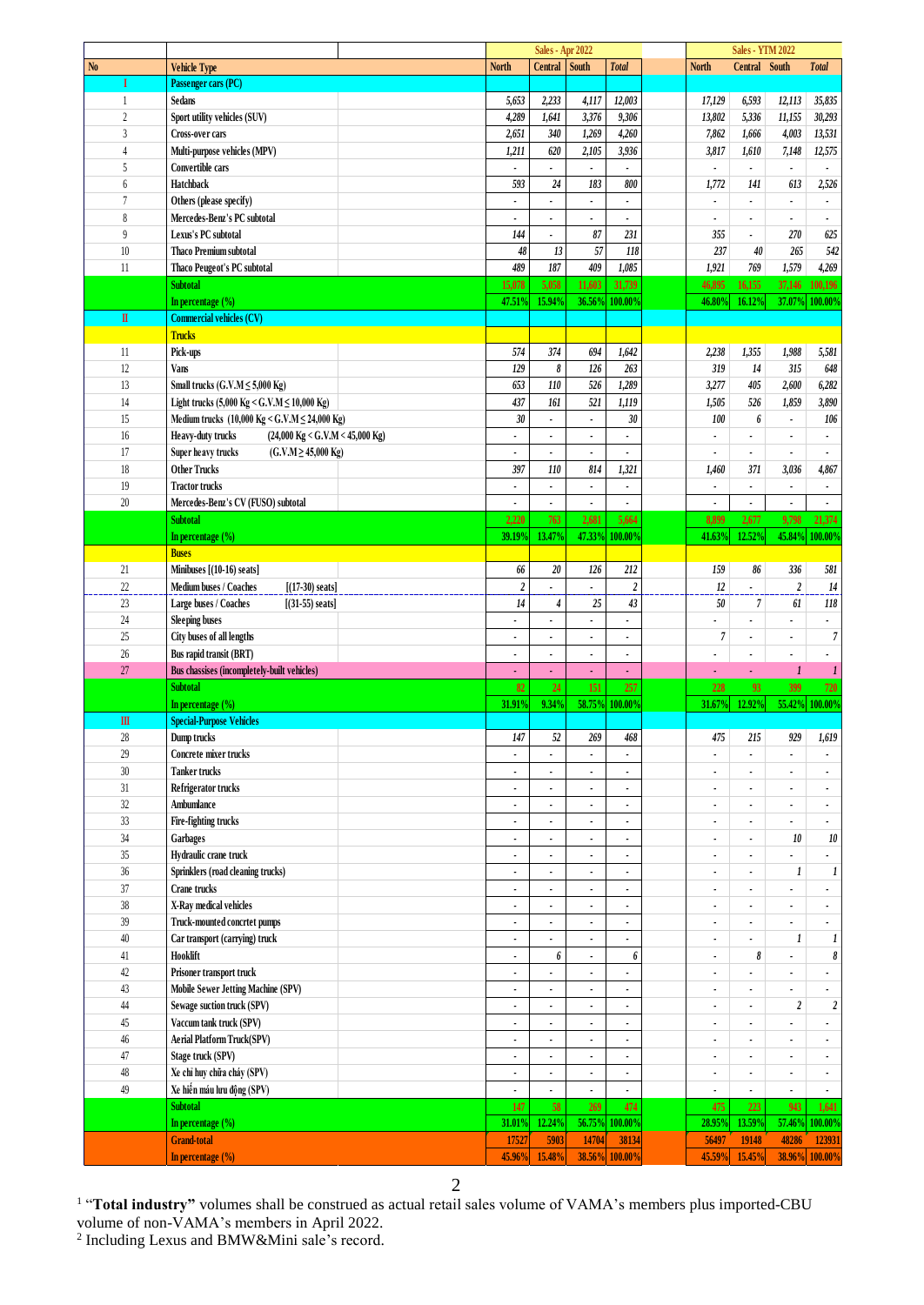#### **VAMA volume compared to last month as follows:**

|                             | <b>Apr-22</b>  | <b>Apr-21</b> | <b>Mar-22</b> | <b>Difference</b><br><b>April-22 vs</b><br>April-21 | <b>Difference</b><br><b>April-22 vs</b><br>March-22 |
|-----------------------------|----------------|---------------|---------------|-----------------------------------------------------|-----------------------------------------------------|
| Total*                      | 38,134         | 26,409        | 35,021        | 44%                                                 | 9%                                                  |
| 1. Passenger cars (PC)      | 31,739         | 18,941        | 27,140        | 68%                                                 | 17%                                                 |
| 2. Commercial vehicles (CV) | 5,921          | 7,019         | 7,257         | $-16%$                                              | $-18%$                                              |
| 2.1 Trucks                  | 5,664          | 6,798         | 7,038         | $-17%$                                              | $-20%$                                              |
| 2.2 Buses                   | 257            | 221           | 219           | 16%                                                 | 17%                                                 |
| 3. Special-purpose vehicles | 474            | 449           | 624           | 6%                                                  | $-24%$                                              |
| Bus chassis (khung xe buýt) | $\overline{0}$ | $\mathbf{0}$  | $\Omega$      | #DIV/0!                                             | #DIV/0!                                             |

*\*: not including bus chassis*

#### **VAMA only YTM April results:**

|                             | <b>YTM 2022</b> | <b>YTM 2021</b> | <b>Difference</b> |
|-----------------------------|-----------------|-----------------|-------------------|
| Total*                      | 123,931         | 92,893          | 33%               |
| 1. Passenger cars (PC)      | 100,196         | 68,370          | 47%               |
| 2. Commercial vehicles (CV  | 22,094          | 23,345          | $-5%$             |
| 2.1 Trucks                  | 21,374          | 22,551          | $-5%$             |
| 2.2 Buses                   | 720             | 794             | $-9%$             |
| 3. Special-purpose vehicles | 1,641           | 1,178           | 39%               |
| Bus chassis (khung xe buýt  |                 | 24              | $-96%$            |

*\*: not including bus chassis*

#### **2) Year-to-Month April Total Industry results in details:**

- Total Industry in FY April 2022 up 31% versus 2021.
- Passenger Car was up 47%; Commercial Vehicles was down 8% and Special-Purpose Vehicles was up 19% versus 2021.